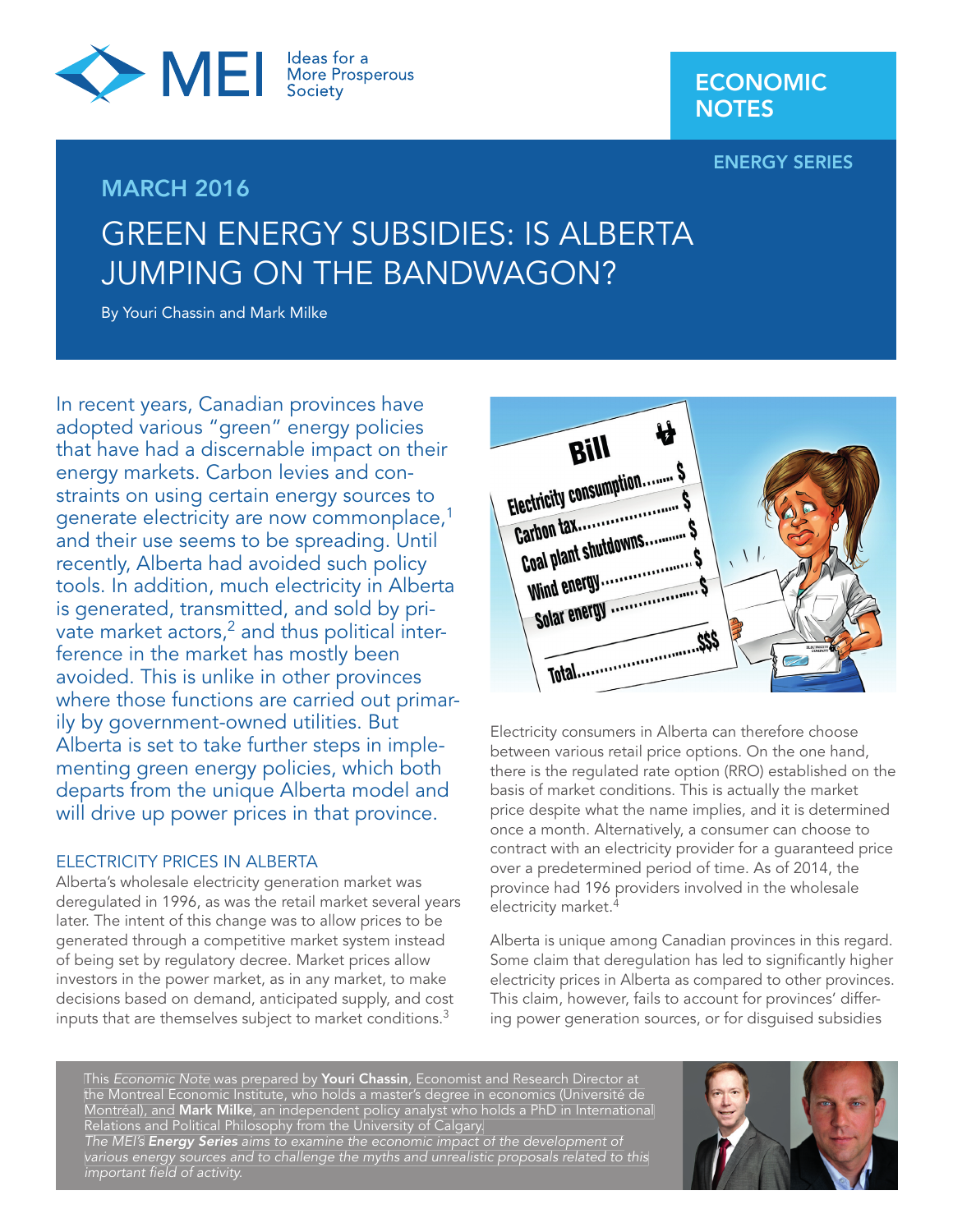through provincial utility debt (which could artificially dampen prices in some provinces). According to a London Economics study of industrial and residential rates across Canada in 2013, once such factors were accounted for, Alberta had neither the highest nor the lowest rates in Canada.<sup>5</sup>

In other provinces, electricity prices have soared in recent years due to specific policies aimed at reducing carbon emissions. Quebec and Ontario, for example, have subsidized the use of renewables in the production of electricity. This new production is notably more expensive than previous projects. Both provinces also find themselves in surplus situations in which the resale price of this additional electricity does not cover its cost. As a result, households and businesses are paying higher rates to cover these losses.<sup>6</sup> The environmental benefits of such policies are generally recognized as more expensive than other, fiscal types of climate change interventions.<sup>7</sup>

Relative to other provinces, electricity prices in Alberta have been attractive in recent years, although it is true that they have been quite volatile. This is mainly due to the volatility of the price of natural gas, which accounted for 35% of Alberta's electricity generation in  $2014<sup>8</sup>$ 

**Relative to other provinces, electricity prices in Alberta have been attractive in recent years, although it is true that they have been quite volatile.**

Over the long term, though, electricity prices in Alberta have not risen very quickly (see Figure 1). From 2002 to 2015, they rose just 15.7%, slower than the overall consumer price index (33.7%) and much slower than certain consumer items delivered by government such as city bus and subway transportation (68.7%) and water prices  $(90.7\%)$ . 9

#### RECENT DEVELOPMENTS IN GOVERNMENT ELECTRICITY POLICY

With the election of a new provincial government in May 2015, there has been a distinct policy shift in Alberta, including on power generation and on carbon emissions. In November 2015, the provincial government announced a plan to increase the tax on carbon emissions by \$3 billion.10 Alberta already imposed a conditional \$15 per tonne carbon tax in  $2007$ ,<sup>11</sup> which is now set to increase to \$30 per tonne by 2017.<sup>12</sup> The tax is not revenue neutral,<sup>13</sup> contrary to British Columbia's carbon tax, and will cost the

#### Figure 1

2002-2015.



# **Source:** Statistics Canada, CANSIM Table 326-0020: Consumer Price Index, annual (2002=100),

average Alberta household \$480 annually by 2018, and double that amount by 2030, according to a report commissioned by the Alberta government.

In addition, the government has announced that coal-fired electricity generation must be shut down by 2030.14 Alberta's installed electricity generation capacity from coal has already declined from 66% in 1996 to 38.5% in 2015, and was set to fall to 10% by 2034 before the new policy announcement (see Figure 2). Of 18 coal-fired power plants in Alberta, 12 were already scheduled to cease operations by 2030, with the remaining six to close between 2036 and 2061.15

The new policy therefore accelerates the shutdown of these last six plants, but at a significant cost to consumers, taxpayers, and shareholders. For example, TransAlta, with five coal-fired plants, has announced that its dividend will be reduced due to their accelerated shutdown.<sup>16</sup> Companies will also likely respond by increasing retail prices. This is well illustrated by the government's own Climate Leadership report, released in November 2015 and endorsed by the government as a basis for policy action.

The cost of replacing coal-powered electricity generation with more expensive renewable alternatives will also likely be passed on to consumers in the form of higher electricity prices. One Standard & Poor's analyst estimates that \$7 billion in additional debt will be contracted by power companies required to build green energy projects sooner than expected.17 This debt will likely entail some kind of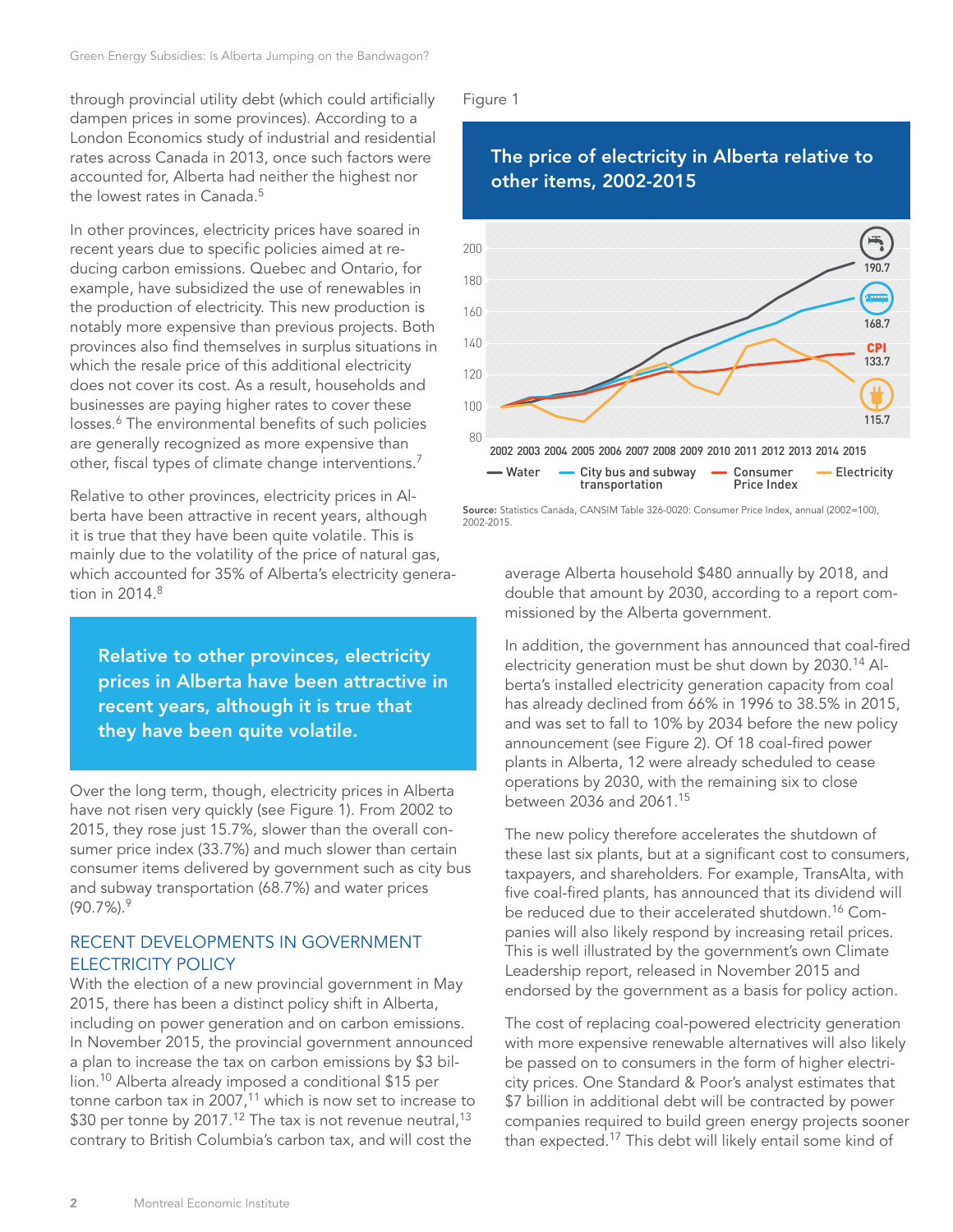government support. According to the authors of the Climate Leadership report, "incremental renewable energy support will be required at a scale of [2.5 to 3.5 cents per kWh] initially, with potential for decreases over time."<sup>18</sup>

Others think these estimates are too low. One report prepared by EDC Associates Ltd., an independent electricity consulting firm, estimated that for such incentives to attract investment, the subsidy would need to be between 6.0 to 8.5 cents per kWh for wind, and higher for solar.19 Whatever the actual level, it's clear that these financing costs will be borne ultimately by consumers, either directly or as taxpayers.

Additionally, the early phase-out of electricity generated from coal plants may create obligations for government to compensate companies that own coal-fired facilities. The Climate Leadership report authors noted that the early phase-out of coal-generated power may negatively affect some Alberta communities and that "the government should be prepared to provide appropriate adjustment programs."<sup>20</sup> The early shutdown of coal-fired plants entails compensation estimated at between \$5 billion and \$15 billion.<sup>21</sup> This will result in higher costs for Albertans either as consumers, or as taxpayers, or both.

The Climate Leadership report readily recognizes that the carbon tax, the expedited shutdown of coal plants, and the subsidies for green energy will lead to higher costs, demands for taxpayer- or consumer-financed compensation for utilities, and explicit subsidies. These government policies will increase power costs for consumers and taxpayers in Alberta above and beyond existing expected increases.

#### A CAUTIONARY TALE FROM ONTARIO

The experiment upon which Alberta is embarking is not novel. Ontario also expedited the transition to alternative energy over existing power production, most notably from coal. In 2006, Ontario's Ministry of Energy issued a directive to the Ontario Power Authority (OPA) to end all

**The Climate Leadership report recognizes that the carbon tax, the expedited shutdown of coal plants, and the subsidies for green energy will lead to higher costs, demands for compensation for utilities, and explicit subsidies.**

#### Figure 2

## **Coal was already set to decline: Installed capacity for electricity production in Alberta by source, 1996, 2015, and projections to 2034**



**Note:** Projections for 2034 represent estimates prior to the November 2015 announcement by the government of Alberta to phase out coal generation early, by 2030.

**Source:** Alberta Energy, Electricity Statistics, Alberta's Installed Generation, 2015; Alberta Energy, "Electricity Quick Fact Card," 2014.

> coal-fired electricity generation, about one-quarter of the power generated at the time. This capacity was to be replaced with power sourced from renewable energy such as wind and solar.<sup>22</sup>

As noted by Ontario's Auditor General, the province was already in the process of removing coal-fired power from the electricity grid before the 2006 directive. Between 2003 and 2014, the province removed 7,546 MW of coalproduced electricity while adding 13,595 MW of new capacity (6,580 MW from renewables, 5,674 MW from natural gas, and 1,341 MW from nuclear). The province did this through guaranteed price programs: one before 2009 which used competitive bidding but still required subsidies, and a post-2009 program, the Feed-In Tariff, which required even higher subsidies.23 As the Auditor General noted in her 2015 report, "the new [post-2009] guaranteed price program was wider in scope and offered generators significantly higher prices." Power prices in Ontario grew from 5 cents per kWh in 2004 to 9 cents per kWh in 2014, an 80% increase.<sup>24</sup>

Oddly, as the Auditor General also noted, Ontario experienced an average annual power surplus of 5,160 MW between 2009 and 2014. In a normal market situation, a surplus leads to a decrease in prices, but because this surplus was due to the province's continued subsidies and encouragement to alternative energy production, Ontario's consumers saw no such fall in prices. Overall, the Auditor General concluded that excessive prices were